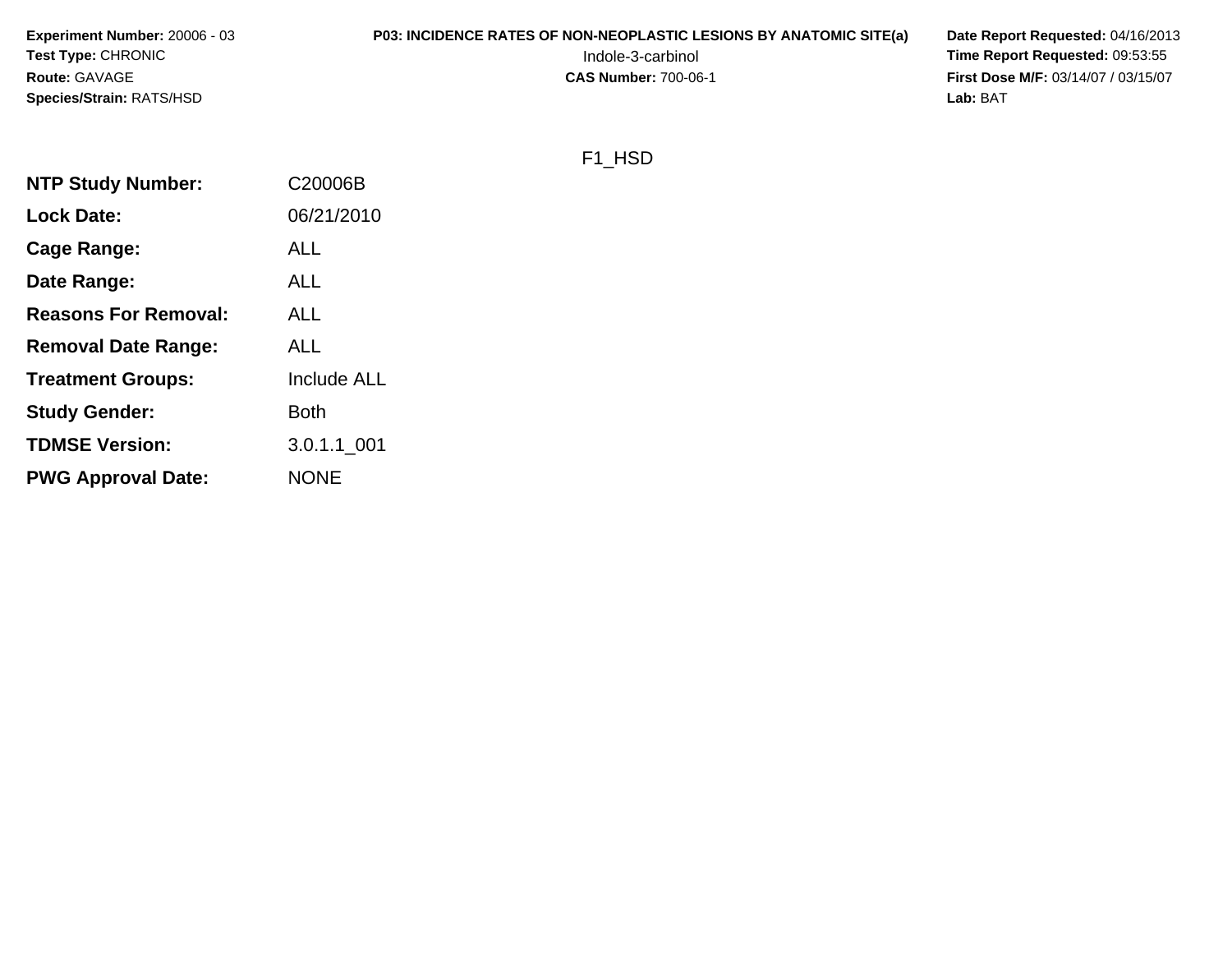**Species/Strain:** RATS/HSD

**Route:** GAVAGE

**P03: INCIDENCE RATES OF NON-NEOPLASTIC LESIONS BY ANATOMIC SITE(a) Date Report Requested: 04/16/2013<br>153:55 Time Report Requested: 09:53:55**  Indole-3-carbinol **Time Report Requested:** 09:53:55 **First Dose M/F:** 03/14/07 / 03/15/07<br>Lab: BAT **Lab:** BAT

| Harlan Sprague Dawley RATS MALE         | 0 mg/kg  | 75 mg/kg | 150 mg/kg | 300 mg/kg    |  |
|-----------------------------------------|----------|----------|-----------|--------------|--|
| <b>Disposition Summary</b>              |          |          |           |              |  |
| <b>Animals Initially In Study</b>       | 50       | 50       | 50        | 50           |  |
| <b>Early Deaths</b>                     |          |          |           |              |  |
| <b>Dosing Accident</b>                  |          |          |           | $\mathbf{1}$ |  |
| <b>Moribund Sacrifice</b>               | 14       | 23       | 15        | 20           |  |
| <b>Natural Death</b>                    | 16       | 14       | 18        | 17           |  |
| <b>Survivors</b>                        |          |          |           |              |  |
| <b>Terminal Sacrifice</b>               | 20       | 13       | 17        | 12           |  |
| <b>Animals Examined Microscopically</b> | 50       | 50       | 50        | 50           |  |
| <b>ALIMENTARY SYSTEM</b>                |          |          |           |              |  |
| Esophagus                               | (50)     | (50)     | (50)      | (50)         |  |
| Inflammation                            |          | 1(2%)    |           |              |  |
| Epithelium, Hyperplasia                 |          | 1(2%)    |           |              |  |
| Intestine Large, Cecum                  | (50)     | (50)     | (50)      | (50)         |  |
| Hyperplasia, Lymphoid                   |          | 1(2%)    |           |              |  |
| Necrosis                                | 1(2%)    | 1(2%)    |           |              |  |
| Intestine Large, Colon                  | (50)     | (50)     | (50)      | (50)         |  |
| Erosion                                 | 1(2%)    |          |           |              |  |
| Intestine Large, Rectum                 | (50)     | (50)     | (50)      | (50)         |  |
| Fibrosis                                |          |          |           | 1(2%)        |  |
| Intestine Small, Duodenum               | (43)     | (48)     | (47)      | (48)         |  |
| Lymphatic, Ectasia                      |          |          | 15 (32%)  | 14 (29%)     |  |
| Intestine Small, Ileum                  | (35)     | (43)     | (42)      | (38)         |  |
| Intestine Small, Jejunum                | (40)     | (39)     | (40)      | (42)         |  |
| Lymphatic, Ectasia                      |          | 2(5%)    | 27 (68%)  | 41 (98%)     |  |
| Liver                                   | (50)     | (50)     | (50)      | (50)         |  |
| Angiectasis                             | 1(2%)    |          |           |              |  |
| <b>Basophilic Focus</b>                 | 3(6%)    |          | 3(6%)     | 1(2%)        |  |
| Cholangiofibrosis                       |          | 1(2%)    | 3(6%)     | 1(2%)        |  |
| Clear Cell Focus                        | 14 (28%) | 13 (26%) | 18 (36%)  | 9(18%)       |  |
| Degeneration, Cystic                    |          |          | 1(2%)     |              |  |
| <b>Eosinophilic Focus</b>               | 10 (20%) | 12 (24%) | 10 (20%)  | 6(12%)       |  |
| Hepatodiaphragmatic Nodule              | 2(4%)    |          | 1(2%)     | 1(2%)        |  |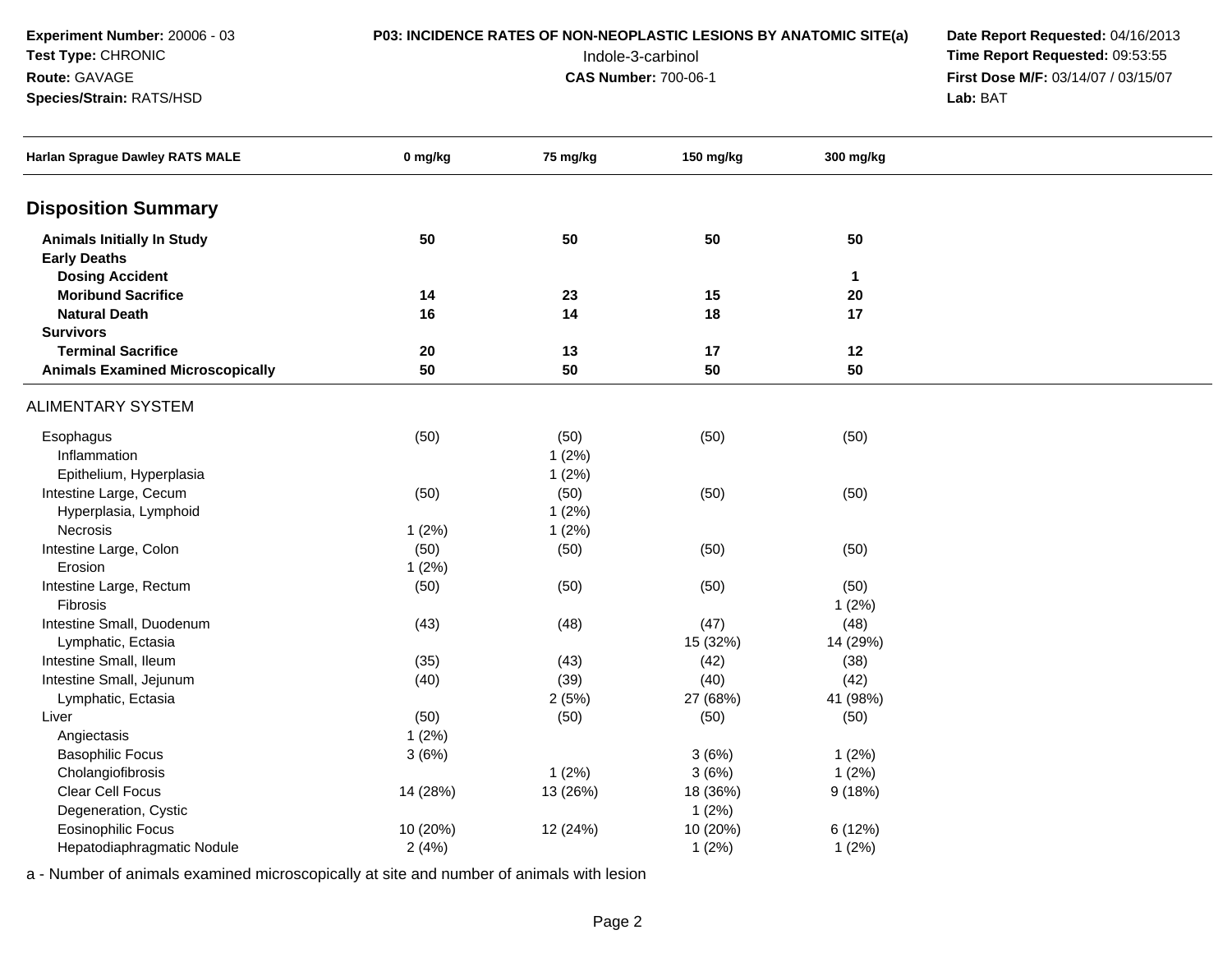| Experiment Number: 20006 - 03<br>Test Type: CHRONIC<br>Route: GAVAGE<br>Species/Strain: RATS/HSD | P03: INCIDENCE RATES OF NON-NEOPLASTIC LESIONS BY ANATOMIC SITE(a) | Date Report Requested: 04/16/2013<br>Time Report Requested: 09:53:55<br>First Dose M/F: 03/14/07 / 03/15/07<br>Lab: BAT |           |           |  |
|--------------------------------------------------------------------------------------------------|--------------------------------------------------------------------|-------------------------------------------------------------------------------------------------------------------------|-----------|-----------|--|
| <b>Harlan Sprague Dawley RATS MALE</b>                                                           | 0 mg/kg                                                            | 75 mg/kg                                                                                                                | 150 mg/kg | 300 mg/kg |  |
| Mixed Cell Focus                                                                                 | 4(8%)                                                              | 2(4%)                                                                                                                   | 1(2%)     | 2(4%)     |  |
| <b>Necrosis</b>                                                                                  | 3(6%)                                                              | 3(6%)                                                                                                                   | 5 (10%)   | 7 (14%)   |  |
| Artery, Inflammation, Chronic Active                                                             |                                                                    | 1(2%)                                                                                                                   |           |           |  |
| Bile Duct, Cyst                                                                                  |                                                                    |                                                                                                                         | 1(2%)     | 5 (10%)   |  |
| Bile Duct, Cyst, Multiple                                                                        |                                                                    |                                                                                                                         | 1(2%)     |           |  |
| Bile Duct, Fibrosis                                                                              | 2(4%)                                                              |                                                                                                                         | 1(2%)     | 1(2%)     |  |
| Bile Duct, Hyperplasia                                                                           | 7 (14%)                                                            | 4(8%)                                                                                                                   | 3(6%)     | 3(6%)     |  |
| Oval Cell, Hyperplasia                                                                           |                                                                    |                                                                                                                         |           | 1(2%)     |  |
| Periportal, Inflammation, Chronic Active                                                         | 1(2%)                                                              |                                                                                                                         |           |           |  |
| Mesentery                                                                                        | (2)                                                                | (2)                                                                                                                     | (1)       | (0)       |  |
| Artery, Inflammation, Chronic Active                                                             | 1(50%)                                                             |                                                                                                                         |           |           |  |
| Artery, Mineralization                                                                           |                                                                    | 1(50%)                                                                                                                  |           |           |  |
| Fat, Necrosis                                                                                    | 1(50%)                                                             |                                                                                                                         |           |           |  |
| Oral Mucosa                                                                                      | (50)                                                               | (50)                                                                                                                    | (50)      | (50)      |  |
| Foreign Body                                                                                     |                                                                    | 1(2%)                                                                                                                   |           |           |  |
| Hyperplasia, Squamous                                                                            |                                                                    | 1(2%)                                                                                                                   | 2(4%)     | 1(2%)     |  |
| Sebaceous Gland, Ectopic Tissue                                                                  |                                                                    |                                                                                                                         |           | 1(2%)     |  |
| Pancreas                                                                                         | (50)                                                               | (50)                                                                                                                    | (50)      | (49)      |  |
| Angiectasis                                                                                      |                                                                    |                                                                                                                         |           | 1(2%)     |  |
| Thrombosis                                                                                       |                                                                    | 1(2%)                                                                                                                   |           |           |  |
| Acinus, Atrophy                                                                                  | 1(2%)                                                              | 1(2%)                                                                                                                   |           | 2(4%)     |  |
| Acinus, Hyperplasia                                                                              | 16 (32%)                                                           | 10 (20%)                                                                                                                | 14 (28%)  | 10 (20%)  |  |
| Artery, Inflammation, Chronic Active                                                             | 22 (44%)                                                           | 32 (64%)                                                                                                                | 27 (54%)  | 21 (43%)  |  |
| Salivary Glands                                                                                  | (50)                                                               | (50)                                                                                                                    | (49)      | (50)      |  |
| Metaplasia                                                                                       |                                                                    | 1(2%)                                                                                                                   |           | 2(4%)     |  |
| Stomach, Forestomach                                                                             | (50)                                                               | (50)                                                                                                                    | (50)      | (50)      |  |
| Erosion                                                                                          |                                                                    |                                                                                                                         | 1(2%)     |           |  |
| Hyperplasia                                                                                      | 19 (38%)                                                           | 19 (38%)                                                                                                                | 19 (38%)  | 22 (44%)  |  |
| Inflammation                                                                                     | 2(4%)                                                              |                                                                                                                         | 4(8%)     | 1(2%)     |  |
| Necrosis                                                                                         | 1(2%)                                                              |                                                                                                                         |           |           |  |
| Ulcer                                                                                            | 2(4%)                                                              | 1(2%)                                                                                                                   | 1(2%)     | 1(2%)     |  |
| Stomach, Glandular                                                                               | (50)                                                               | (50)                                                                                                                    | (50)      | (50)      |  |
| Epithelium, Amyloid Deposition                                                                   |                                                                    |                                                                                                                         | 1(2%)     |           |  |
| Epithelium, Hyperplasia                                                                          | 2(4%)                                                              | 5 (10%)                                                                                                                 | 7 (14%)   | 3(6%)     |  |
| Epithelium, Inflammation                                                                         |                                                                    | 1(2%)                                                                                                                   |           |           |  |
| Epithelium, Inflammation, Chronic Active                                                         | 3(6%)                                                              | 4(8%)                                                                                                                   | 2(4%)     | 1(2%)     |  |
|                                                                                                  |                                                                    |                                                                                                                         |           |           |  |

a - Number of animals examined microscopically at site and number of animals with lesion

e 3 (6%) 4 (8%) 2 (4%) 1 (2%)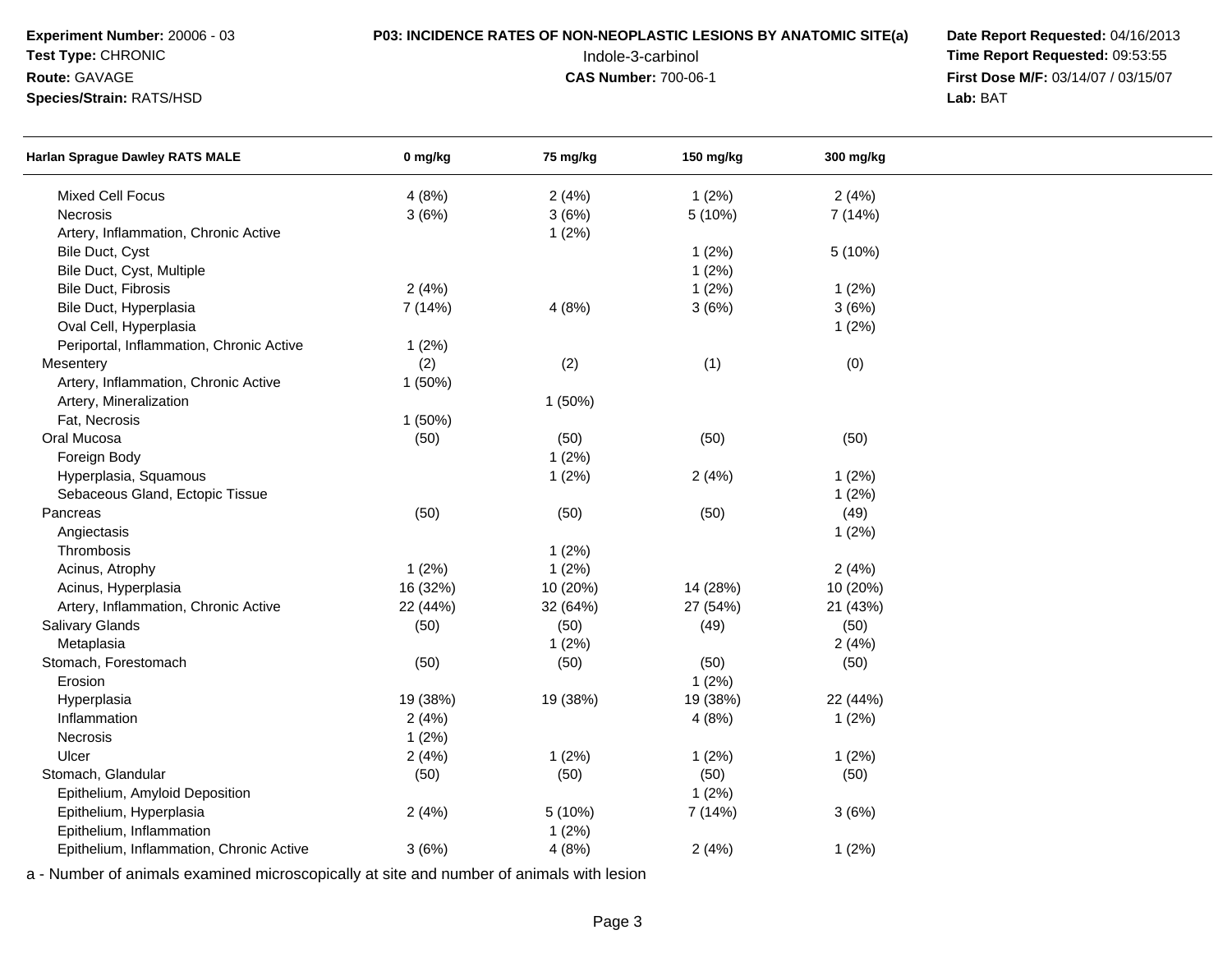| Test Type: CHRONIC                         |          | Indole-3-carbinol           | Time Report Requested: 09:53:55     |           |  |
|--------------------------------------------|----------|-----------------------------|-------------------------------------|-----------|--|
| Route: GAVAGE                              |          | <b>CAS Number: 700-06-1</b> | First Dose M/F: 03/14/07 / 03/15/07 |           |  |
| Species/Strain: RATS/HSD                   |          |                             | Lab: BAT                            |           |  |
| <b>Harlan Sprague Dawley RATS MALE</b>     | 0 mg/kg  | 75 mg/kg                    | 150 mg/kg                           | 300 mg/kg |  |
| Epithelium, Mineralization                 | 7 (14%)  | 12 (24%)                    | 6 (12%)                             | 10 (20%)  |  |
| Epithelium, Necrosis                       | 1(2%)    |                             |                                     |           |  |
| Epithelium, Ulcer                          |          | 1(2%)                       |                                     |           |  |
| Epithelium, Muscularis, Hyperplasia, Focal |          | 1(2%)                       |                                     |           |  |
| Tongue                                     | (0)      | (0)                         | (0)                                 | (1)       |  |
| Tooth                                      | (1)      | (0)                         | (1)                                 | (0)       |  |
| Malformation                               |          |                             | 1 (100%)                            |           |  |
| Necrosis                                   | 1 (100%) |                             |                                     |           |  |
| CARDIOVASCULAR SYSTEM                      |          |                             |                                     |           |  |
| <b>Blood Vessel</b>                        | (50)     | (50)                        | (50)                                | (50)      |  |
| Dilatation                                 | 1(2%)    |                             |                                     |           |  |
| Inflammation, Chronic Active               | 30 (60%) | 38 (76%)                    | 30 (60%)                            | 29 (58%)  |  |
| Mineralization                             |          | 2(4%)                       | 1(2%)                               | 1(2%)     |  |
| Thrombosis                                 |          |                             | 1(2%)                               |           |  |
| Heart                                      | (50)     | (50)                        | (50)                                | (50)      |  |
| Cardiomyopathy                             | 47 (94%) | 48 (96%)                    | 49 (98%)                            | 48 (96%)  |  |
| Mineralization                             | 1(2%)    |                             |                                     | 1(2%)     |  |
| Atrium, Thrombosis                         | 1(2%)    | 3(6%)                       | 3(6%)                               | 3(6%)     |  |
| Epicardium, Inflammation                   | 1(2%)    | 1(2%)                       |                                     |           |  |
| Pericardium, Inflammation                  |          |                             | 1(2%)                               |           |  |
| <b>ENDOCRINE SYSTEM</b>                    |          |                             |                                     |           |  |
| <b>Adrenal Cortex</b>                      | (50)     | (49)                        | (50)                                | (50)      |  |
| Atrophy                                    |          |                             |                                     | 1(2%)     |  |
| Degeneration, Cystic                       | 4(8%)    | 3(6%)                       | 5 (10%)                             | 4(8%)     |  |
| Degeneration, Fatty                        | 8 (16%)  | 13 (27%)                    | 5 (10%)                             | 16 (32%)  |  |
| Hematopoietic Cell Proliferation           |          |                             | 1(2%)                               |           |  |
| Hemorrhage                                 |          |                             | 1(2%)                               |           |  |
| Hyperplasia                                | 14 (28%) | 19 (39%)                    | 19 (38%)                            | 6 (12%)   |  |
| Necrosis                                   | 1(2%)    |                             |                                     | 2(4%)     |  |
| Thrombosis                                 |          | 1(2%)                       |                                     |           |  |
| Adrenal Medulla                            | (50)     | (49)                        | (50)                                | (50)      |  |

**P03: INCIDENCE RATES OF NON-NEOPLASTIC LESIONS BY ANATOMIC SITE(a) Date Report Requested:** 04/16/2013

a - Number of animals examined microscopically at site and number of animals with lesion

**Experiment Number:** 20006 - 03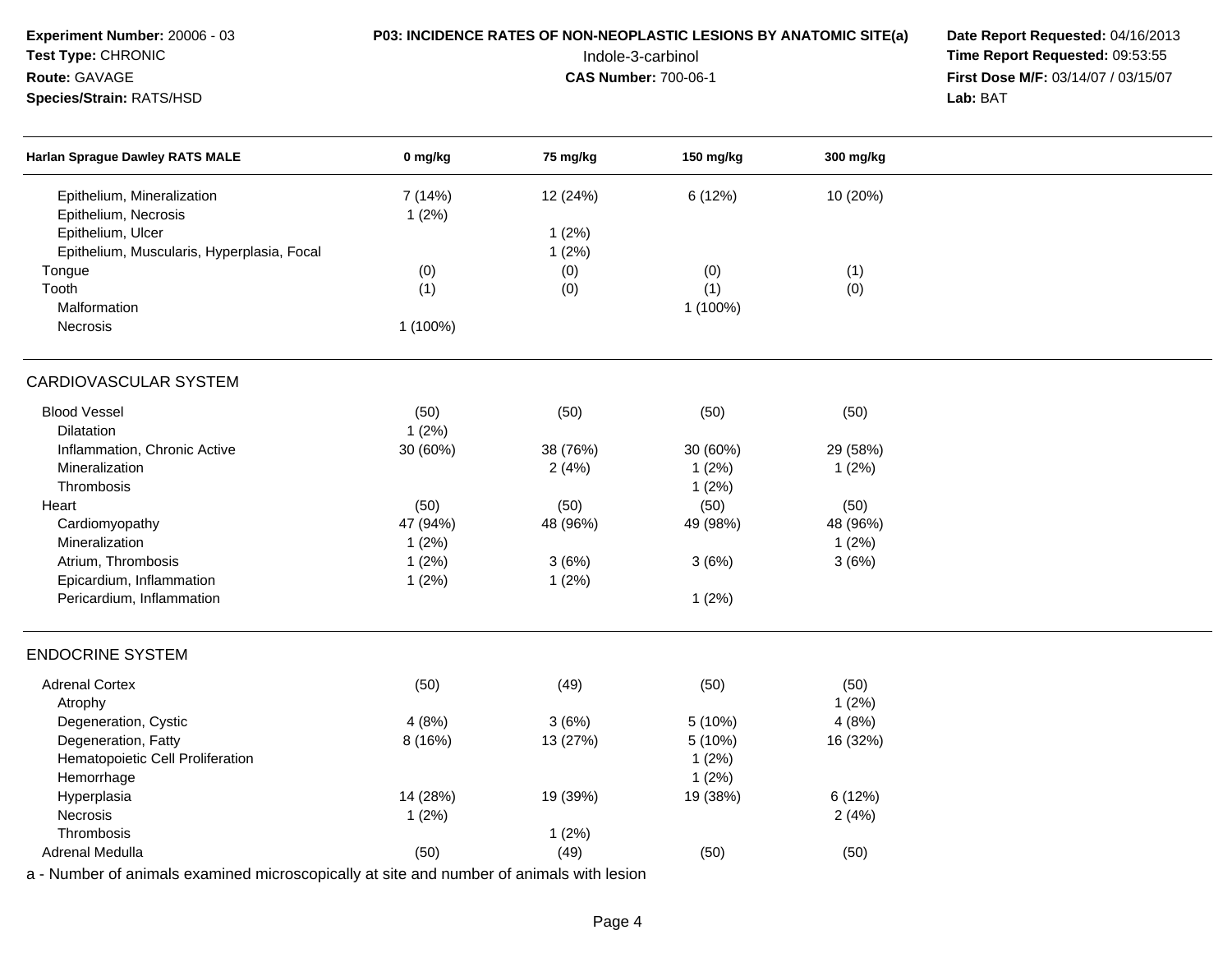### **Test Type:** CHRONIC

**Species/Strain:** RATS/HSD

**Route:** GAVAGE

**P03: INCIDENCE RATES OF NON-NEOPLASTIC LESIONS BY ANATOMIC SITE(a) Date Report Requested: 04/16/2013<br>153:55 Time Report Requested: 09:53:55**  Indole-3-carbinol **Time Report Requested:** 09:53:55 **First Dose M/F:** 03/14/07 / 03/15/07<br>Lab: BAT **Lab:** BAT

| <b>Harlan Sprague Dawley RATS MALE</b> | 0 mg/kg  | 75 mg/kg | 150 mg/kg | 300 mg/kg |
|----------------------------------------|----------|----------|-----------|-----------|
| Angiectasis                            | 1(2%)    |          |           |           |
| Degeneration, Fatty                    |          | 1(2%)    |           |           |
| Hyperplasia                            | 18 (36%) | 22 (45%) | 20 (40%)  | 19 (38%)  |
| Islets, Pancreatic                     | (50)     | (50)     | (50)      | (50)      |
| Hyperplasia                            | 3(6%)    | 6 (12%)  | 1(2%)     | 3(6%)     |
| Parathyroid Gland                      | (43)     | (46)     | (50)      | (47)      |
| Hyperplasia                            | 3(7%)    | 10 (22%) | 13 (26%)  | 8 (17%)   |
| <b>Pituitary Gland</b>                 | (50)     | (49)     | (50)      | (47)      |
| Pars Distalis, Hyperplasia             | 17 (34%) | 18 (37%) | 19 (38%)  | 12 (26%)  |
| <b>Thyroid Gland</b>                   | (50)     | (46)     | (48)      | (47)      |
| <b>Thrombosis</b>                      | 1(2%)    |          |           |           |
| C-cell, Hyperplasia                    | 6(12%)   | 4(9%)    | 4(8%)     | 5(11%)    |
| C-cell, Hypertrophy                    |          |          |           | 1(2%)     |
| Follicular Cell, Hyperplasia           |          | 1(2%)    |           |           |
| Follicular Cell, Hypertrophy           | 21 (42%) | 34 (74%) | 33 (69%)  | 36 (77%)  |

### GENERAL BODY SYSTEM

None

### GENITAL SYSTEM

| Epididymis                   | (50)   | (50)     | (50)   | (50)     |
|------------------------------|--------|----------|--------|----------|
| Atrophy                      | 1(2%)  |          |        |          |
| <b>Preputial Gland</b>       | (50)   | (50)     | (49)   | (50)     |
| Cyst                         | 7(14%) |          | 3(6%)  | 5(10%)   |
| <b>Fibrosis</b>              | 1(2%)  |          |        |          |
| Inflammation                 | 2(4%)  |          |        | 1(2%)    |
| Prostate                     | (50)   | (50)     | (50)   | (50)     |
| Atrophy                      | 1(2%)  | $1(2\%)$ |        |          |
| <b>Fibrosis</b>              | 1(2%)  | 3(6%)    | 2(4%)  | $1(2\%)$ |
| Hyperplasia                  | 3(6%)  | 4(8%)    | 7(14%) | 3(6%)    |
| Inflammation, Acute          | 1(2%)  | 6(12%)   |        | 6(12%)   |
| Inflammation, Chronic Active |        |          |        | 1(2%)    |
| <b>Necrosis</b>              | 1(2%)  |          |        |          |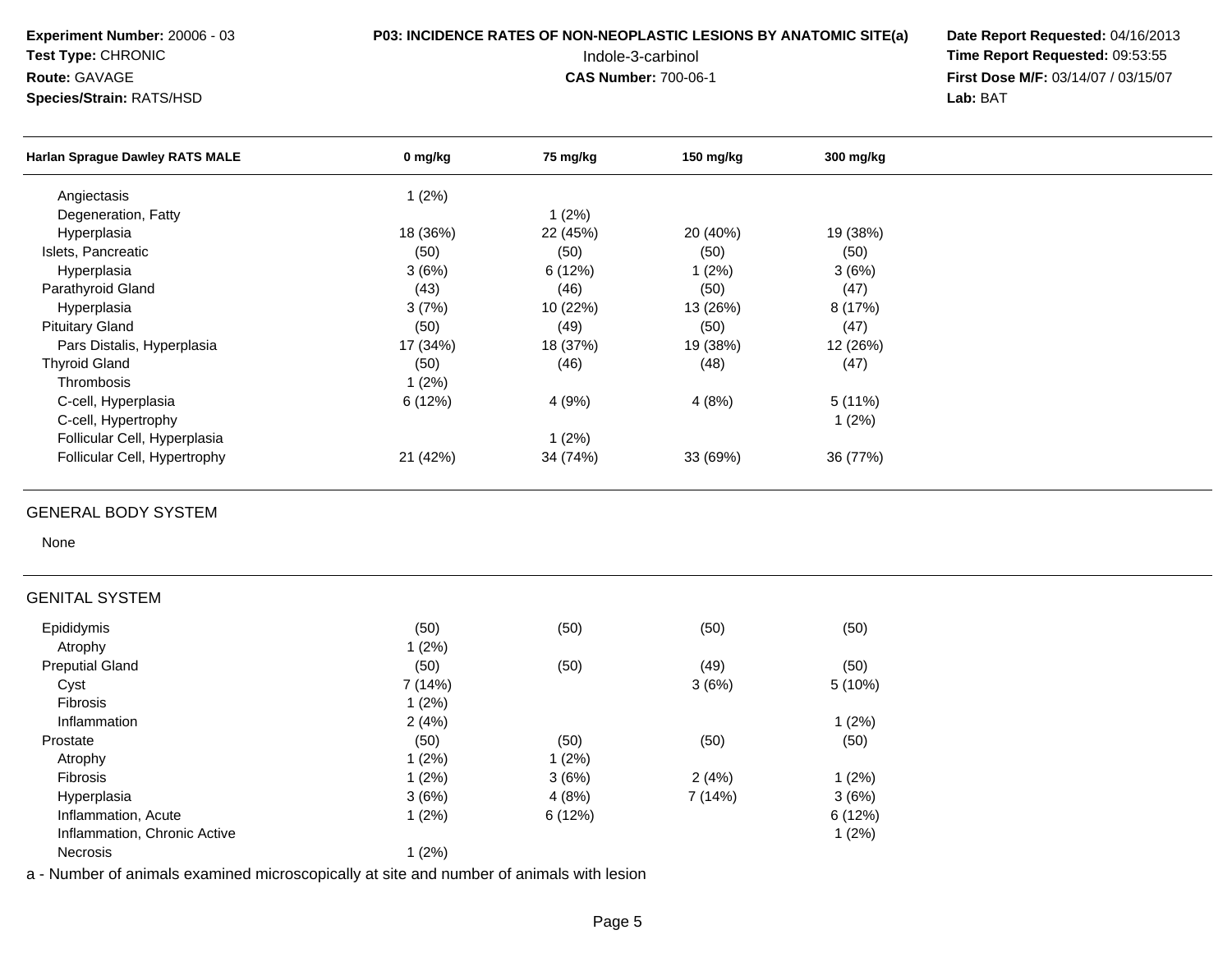**Species/Strain:** RATS/HSD

**Route:** GAVAGE

# **P03: INCIDENCE RATES OF NON-NEOPLASTIC LESIONS BY ANATOMIC SITE(a) Date Report Requested: 04/16/2013<br>153:55 Time Report Requested: 09:53:55**

 Indole-3-carbinol **Time Report Requested:** 09:53:55 **First Dose M/F:** 03/14/07 / 03/15/07<br>Lab: BAT **Lab:** BAT

| <b>Harlan Sprague Dawley RATS MALE</b>         | 0 mg/kg  | 75 mg/kg | 150 mg/kg | 300 mg/kg |  |
|------------------------------------------------|----------|----------|-----------|-----------|--|
| <b>Seminal Vesicle</b>                         | (49)     | (50)     | (50)      | (50)      |  |
| Hypoplasia                                     |          |          | 1(2%)     |           |  |
| Inflammation, Acute                            |          |          |           | 2(4%)     |  |
| <b>Testes</b>                                  | (49)     | (50)     | (50)      | (50)      |  |
| Atrophy                                        | 30 (61%) | 37 (74%) | 35 (70%)  | 33 (66%)  |  |
| Pigmentation, Hemosiderin                      |          |          | 1(2%)     |           |  |
| Artery, Inflammation, Chronic Active           | 28 (57%) | 34 (68%) | 33 (66%)  | 33 (66%)  |  |
| Interstitial Cell, Hyperplasia                 | 1(2%)    |          | 1(2%)     | 2(4%)     |  |
| <b>HEMATOPOIETIC SYSTEM</b>                    |          |          |           |           |  |
| <b>Bone Marrow</b>                             | (50)     | (50)     | (50)      | (50)      |  |
| Hyperplasia                                    | 1(2%)    | 2(4%)    | 4(8%)     | 3(6%)     |  |
| Lymph Node                                     | (4)      | (8)      | (8)       | (6)       |  |
| Angiectasis                                    |          |          |           | 1(17%)    |  |
| Bronchial, Hemorrhage                          |          | 1(13%)   | 1(13%)    |           |  |
| Deep Cervical, Hemorrhage                      |          | 1(13%)   |           |           |  |
| Deep Cervical, Hyperplasia, Plasma Cell        |          | 1(13%)   |           |           |  |
| Deep Cervical, Inflammation                    |          | 1(13%)   |           |           |  |
| Iliac, Infiltration Cellular, Histiocyte       |          |          | 1(13%)    |           |  |
| Lumbar, Hemorrhage                             |          |          | 2(25%)    |           |  |
| Mediastinal, Ectasia                           |          | 1(13%)   | 1(13%)    |           |  |
| Mediastinal, Hemorrhage                        | 1(25%)   | 2(25%)   | 3(38%)    | 1(17%)    |  |
| Mediastinal, Hyperplasia, Lymphoid             |          | 1(13%)   |           |           |  |
| Mediastinal, Infiltration Cellular, Lipocyte   |          |          |           | 1(17%)    |  |
| Mediastinal, Infiltration Cellular, Histiocyte |          | 1(13%)   |           |           |  |
| Mediastinal, Pigmentation, Hemosiderin         |          |          |           | 1(17%)    |  |
| Pancreatic, Hemorrhage                         |          | 1(13%)   |           | 1(17%)    |  |
| Renal, Ectasia                                 | 2(50%)   |          |           |           |  |
| Renal, Hemorrhage                              | 1(25%)   | 2(25%)   |           |           |  |
| Renal, Pigmentation, Hemosiderin               |          |          |           | 1(17%)    |  |
| Lymph Node, Mandibular                         | (50)     | (50)     | (49)      | (50)      |  |
| Ectasia                                        |          | 1(2%)    | 1(2%)     | 1(2%)     |  |
| Hemorrhage                                     |          |          | 1(2%)     |           |  |
| Hyperplasia, Plasma Cell                       | 1(2%)    |          |           |           |  |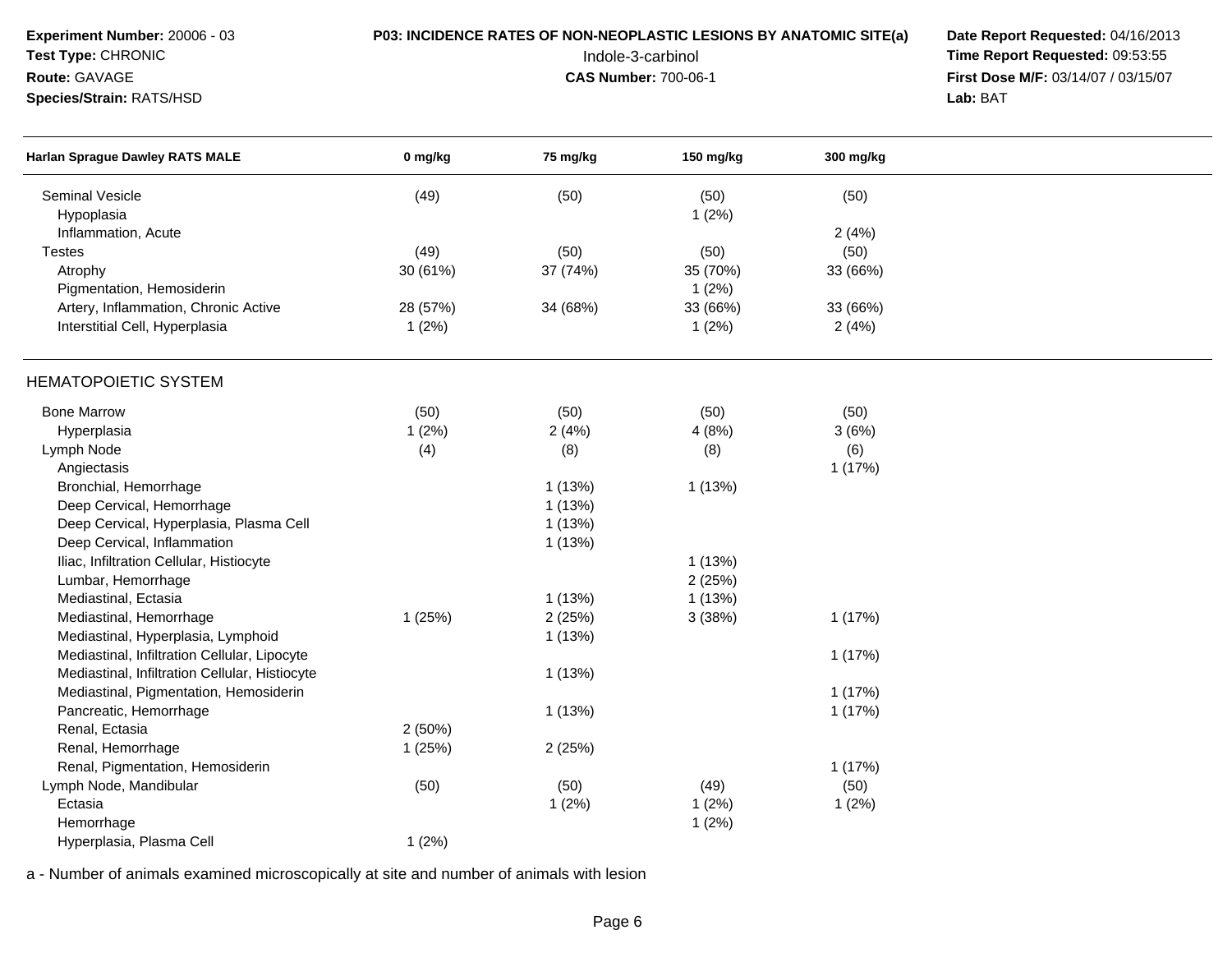**Species/Strain:** RATS/HSD

**Route:** GAVAGE

# **P03: INCIDENCE RATES OF NON-NEOPLASTIC LESIONS BY ANATOMIC SITE(a) Date Report Requested: 04/16/2013<br>153:55 Time Report Requested: 09:53:55**

 Indole-3-carbinol **Time Report Requested:** 09:53:55 **First Dose M/F:** 03/14/07 / 03/15/07<br>Lab: BAT **Lab:** BAT

| <b>Harlan Sprague Dawley RATS MALE</b>          | 0 mg/kg  | 75 mg/kg               | 150 mg/kg | 300 mg/kg |  |
|-------------------------------------------------|----------|------------------------|-----------|-----------|--|
| Lymph Node, Mesenteric<br>Ectasia<br>Hemorrhage | (50)     | (50)<br>1(2%)<br>1(2%) | (50)      | (50)      |  |
| Hyperplasia, Lymphoid                           | 1(2%)    |                        |           | 1(2%)     |  |
| Lymphatic, Ectasia                              |          |                        | 1(2%)     | 5 (10%)   |  |
| Spleen                                          | (50)     | (50)                   | (50)      | (50)      |  |
| Atrophy                                         |          |                        |           | 1(2%)     |  |
| Hematopoietic Cell Proliferation                | 28 (56%) | 33 (66%)               | 28 (56%)  | 29 (58%)  |  |
| Inflammation                                    | 1(2%)    |                        |           |           |  |
| Necrosis                                        |          |                        | 1(2%)     |           |  |
| Thymus                                          | (46)     | (49)                   | (49)      | (47)      |  |
| Atrophy                                         | 41 (89%) | 41 (84%)               | 42 (86%)  | 41 (87%)  |  |
| Hemorrhage                                      |          |                        | 1(2%)     |           |  |
| Epithelial Cell, Hyperplasia                    | 1(2%)    |                        |           |           |  |
| <b>INTEGUMENTARY SYSTEM</b>                     |          |                        |           |           |  |
| <b>Mammary Gland</b>                            | (50)     | (50)                   | (50)      | (50)      |  |
| Fibrosis                                        |          |                        | 1(2%)     |           |  |
| Inflammation                                    |          |                        |           | 1(2%)     |  |
| Skin                                            | (50)     | (50)                   | (50)      | (50)      |  |
| Cyst Epithelial Inclusion                       | 5 (10%)  | 3(6%)                  | 2(4%)     | 2(4%)     |  |
| Inflammation                                    | 3(6%)    | 2(4%)                  |           | 2(4%)     |  |
| Necrosis                                        |          | 2(4%)                  |           |           |  |
| Epidermis, Ulcer                                | 1(2%)    |                        |           |           |  |
| Sebaceous Gland, Hyperplasia                    |          |                        |           | 1(2%)     |  |
| MUSCULOSKELETAL SYSTEM                          |          |                        |           |           |  |
|                                                 |          |                        |           |           |  |
| <b>Bone</b>                                     | (50)     | (50)                   | (50)      | (50)      |  |
| Fibrous Osteodystrophy                          | 12 (24%) | 19 (38%)               | 13 (26%)  | 8 (16%)   |  |
| Maxilla, Fracture                               |          |                        | 1(2%)     |           |  |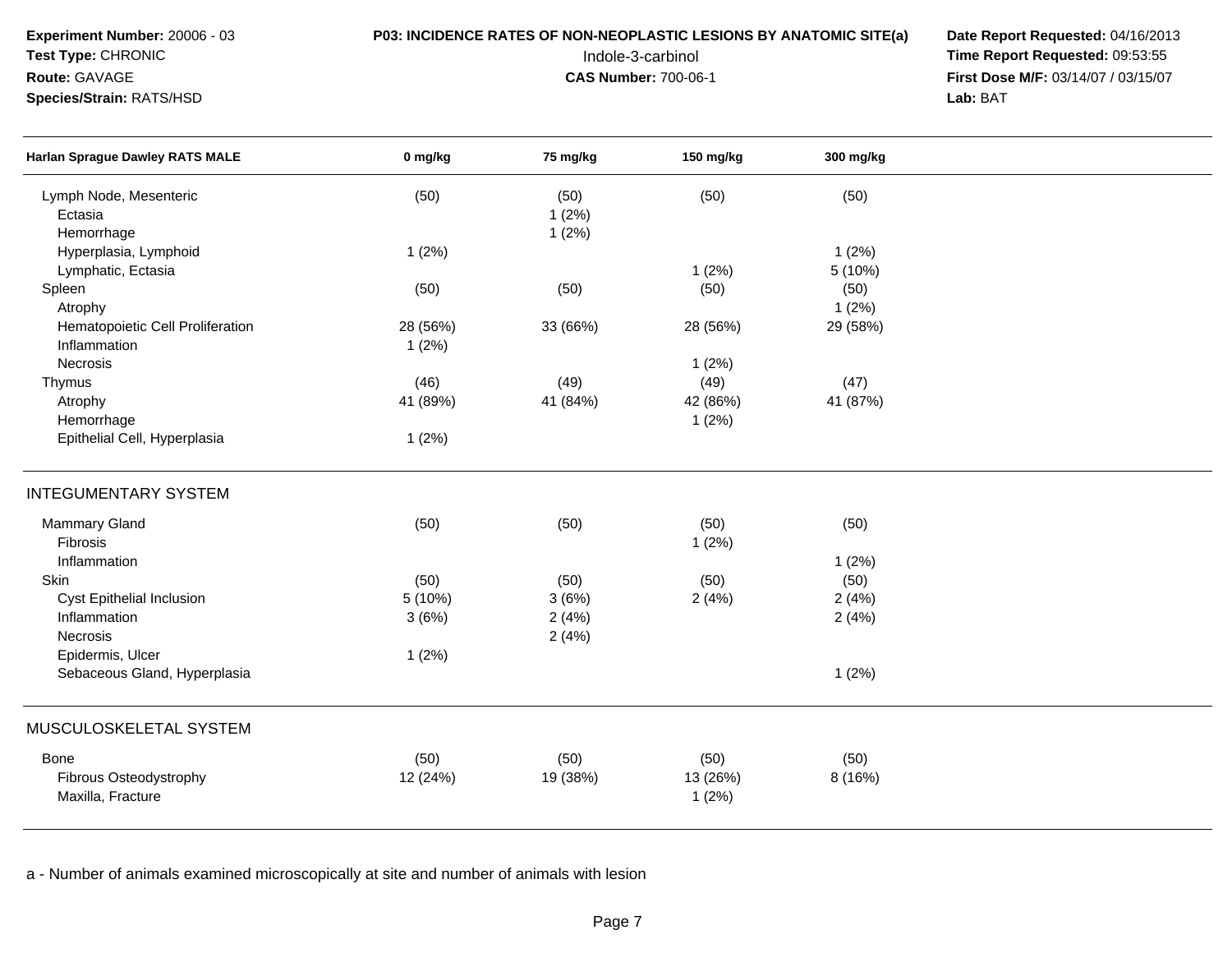**Species/Strain:** RATS/HSD

**Route:** GAVAGE

# **P03: INCIDENCE RATES OF NON-NEOPLASTIC LESIONS BY ANATOMIC SITE(a) Date Report Requested: 04/16/2013<br>153:55 Time Report Requested: 09:53:55**

 Indole-3-carbinol **Time Report Requested:** 09:53:55 **First Dose M/F:** 03/14/07 / 03/15/07<br>Lab: BAT **Lab:** BAT

| <b>Harlan Sprague Dawley RATS MALE</b>       | 0 mg/kg  | 75 mg/kg | 150 mg/kg | 300 mg/kg     |  |
|----------------------------------------------|----------|----------|-----------|---------------|--|
| NERVOUS SYSTEM                               |          |          |           |               |  |
|                                              |          |          |           |               |  |
| <b>Brain</b><br>Cyst Epithelial Inclusion    | (50)     | (50)     | (50)      | (50)<br>1(2%) |  |
| Gliosis                                      |          | 2(4%)    |           |               |  |
| <b>Necrosis</b>                              |          |          |           | 2(4%)         |  |
| Spinal Cord                                  | (0)      | (2)      | (1)       | (0)           |  |
| Degeneration                                 |          | 2 (100%) | 1 (100%)  |               |  |
| <b>RESPIRATORY SYSTEM</b>                    |          |          |           |               |  |
| Lung                                         | (49)     | (50)     | (50)      | (50)          |  |
| Edema                                        |          |          | 1(2%)     | 1(2%)         |  |
| Fibrosis                                     |          |          |           | 1(2%)         |  |
| Foreign Body                                 |          | 1(2%)    | 1(2%)     |               |  |
| Hemorrhage                                   |          |          | 1(2%)     | 1(2%)         |  |
| Hemorrhage, Multifocal                       | 3(6%)    | 3(6%)    | 7 (14%)   | 7 (14%)       |  |
| Inflammation, Granulomatous                  |          |          | 1(2%)     |               |  |
| Inflammation, Chronic                        | 17 (35%) | 21 (42%) | 24 (48%)  | 23 (46%)      |  |
| Mineralization                               |          |          |           | 1(2%)         |  |
| <b>Necrosis</b>                              | 1(2%)    |          |           |               |  |
| Alveolar Epithelium, Hyperplasia             | 1(2%)    |          | 1(2%)     | 1(2%)         |  |
| Alveolus, Infiltration Cellular, Histiocyte  | 19 (39%) | 22 (44%) | 19 (38%)  | 13 (26%)      |  |
| Alveolus, Mineralization                     | 1(2%)    | 2(4%)    | 1(2%)     | 1(2%)         |  |
| Nose                                         | (50)     | (50)     | (50)      | (50)          |  |
| Foreign Body                                 | 4(8%)    | 12 (24%) | 11 (22%)  | 10 (20%)      |  |
| Fungus                                       | 1(2%)    |          |           |               |  |
| Inflammation                                 | 1(2%)    |          |           |               |  |
| Inflammation, Chronic Active                 | 11 (22%) | 15 (30%) | 16 (32%)  | 15 (30%)      |  |
| Thrombosis                                   |          | 1(2%)    |           |               |  |
| Respiratory Epithelium, Hyperplasia          | 2(4%)    | 2(4%)    | 4(8%)     | 7(14%)        |  |
| Respiratory Epithelium, Metaplasia, Squamous |          |          | 2(4%)     |               |  |
| Trachea                                      | (50)     | (50)     | (50)      | (50)          |  |
| Inflammation                                 | 1(2%)    | 1(2%)    | 1(2%)     |               |  |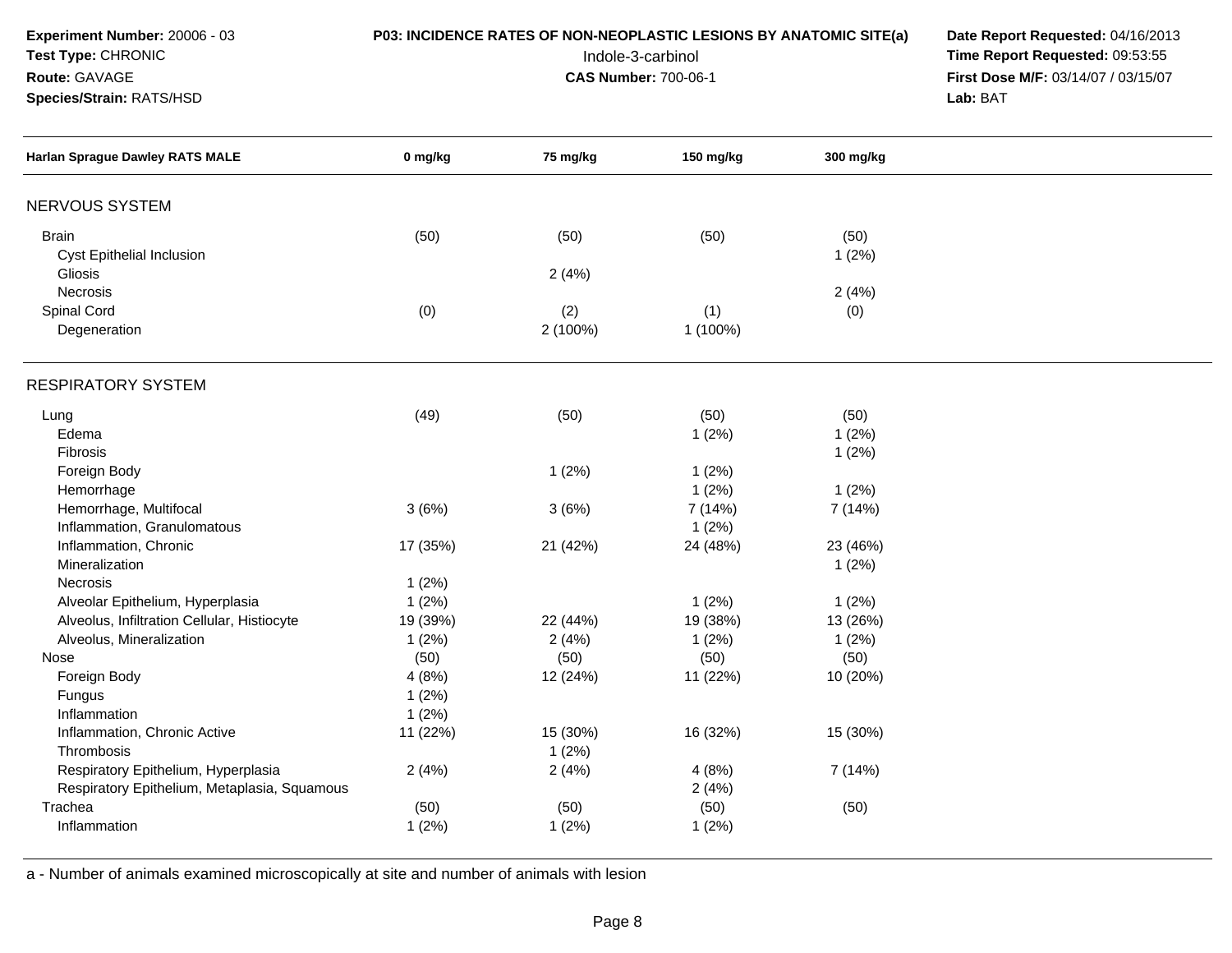### **Test Type:** CHRONIC

**Species/Strain:** RATS/HSD

**Route:** GAVAGE

**P03: INCIDENCE RATES OF NON-NEOPLASTIC LESIONS BY ANATOMIC SITE(a) Date Report Requested: 04/16/2013<br>153:55 Time Report Requested: 09:53:55**  Indole-3-carbinol **Time Report Requested:** 09:53:55 **First Dose M/F:** 03/14/07 / 03/15/07<br>Lab: BAT **Lab:** BAT

| <b>Harlan Sprague Dawley RATS MALE</b>                                                   | 0 mg/kg           | 75 mg/kg          | 150 mg/kg         | 300 mg/kg                  |  |
|------------------------------------------------------------------------------------------|-------------------|-------------------|-------------------|----------------------------|--|
| SPECIAL SENSES SYSTEM                                                                    |                   |                   |                   |                            |  |
| Ear<br>External Ear, Hyperplasia, Squamous                                               | (0)               | (0)               | (1)<br>1 (100%)   | (0)                        |  |
| Eye<br>Cataract                                                                          | (50)              | (50)              | (49)              | (49)<br>1(2%)              |  |
| Anterior Chamber, Inflammation, Acute<br>Cornea, Inflammation, Acute<br>Retina, Fibrosis | 2(4%)<br>20 (40%) | 1(2%)<br>25 (50%) | 4(8%)<br>17 (35%) | 3(6%)<br>21 (43%)<br>1(2%) |  |
| <b>Harderian Gland</b><br>Angiectasis<br>Pigmentation, Porphyrin                         | (50)<br>1(2%)     | (50)              | (49)              | (50)<br>1(2%)              |  |
| <b>Lacrimal Gland</b><br>Degeneration                                                    | (1)<br>1 (100%)   | (2)<br>2 (100%)   | (4)<br>4 (100%)   | (0)                        |  |
| <b>URINARY SYSTEM</b>                                                                    |                   |                   |                   |                            |  |
| Kidney<br>Cyst<br>Metaplasia, Osseous                                                    | (50)              | (50)<br>1(2%)     | (50)              | (50)<br>1(2%)              |  |
| Nephropathy<br>Renal Tubule, Dilatation                                                  | 50 (100%)         | 49 (98%)          | 49 (98%)<br>1(2%) | 50 (100%)                  |  |
| <b>Urinary Bladder</b><br>Hemorrhage<br>Inflammation                                     | (50)              | (50)              | (50)              | (50)<br>1(2%)<br>1(2%)     |  |

\*\*\* END OF MALE \*\*\*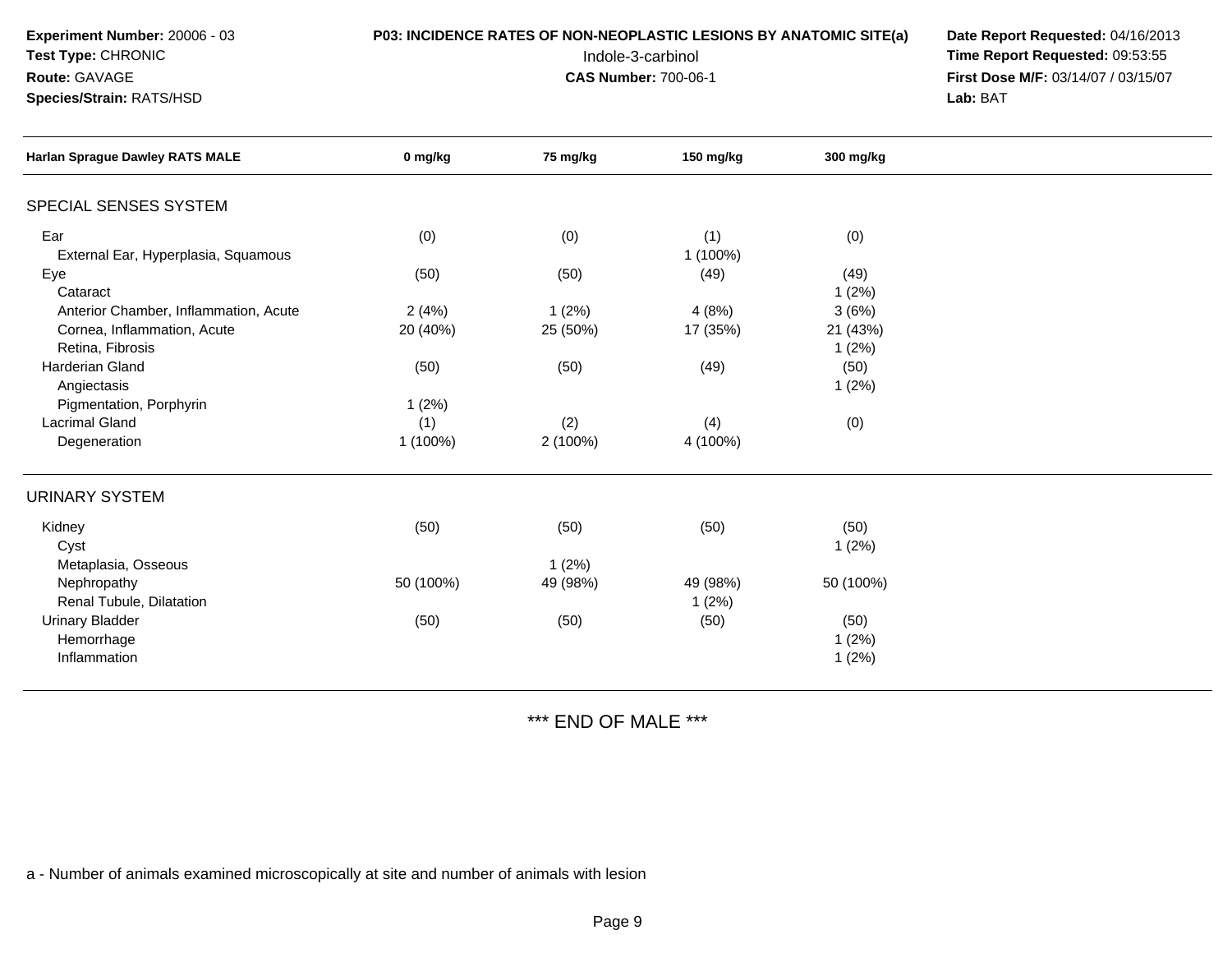### **Route:** GAVAGE

**Species/Strain:** RATS/HSD

# **P03: INCIDENCE RATES OF NON-NEOPLASTIC LESIONS BY ANATOMIC SITE(a) Date Report Requested: 04/16/2013<br>153:55 Time Report Requested: 09:53:55**

 Indole-3-carbinol **Time Report Requested:** 09:53:55 **First Dose M/F:** 03/14/07 / 03/15/07<br>**Lab:** BAT **Lab:** BAT

| <b>Harlan Sprague Dawley RATS FEMALE</b> | 0 mg/kg   | 75 mg/kg     | 150 mg/kg      | 300 mg/kg    |  |
|------------------------------------------|-----------|--------------|----------------|--------------|--|
| <b>Disposition Summary</b>               |           |              |                |              |  |
| <b>Animals Initially In Study</b>        | 50        | 50           | 50             | 50           |  |
| <b>Early Deaths</b>                      |           |              |                |              |  |
| <b>Dosing Accident</b>                   |           | $\mathbf{1}$ |                | $\mathbf{1}$ |  |
| <b>Moribund Sacrifice</b>                | 24        | 22           | 23             | 11           |  |
| <b>Natural Death</b>                     | ${\bf 5}$ | $\bf8$       | $\overline{7}$ | 8            |  |
| <b>Survivors</b>                         |           |              |                |              |  |
| <b>Moribund Sacrifice</b>                |           | $\mathbf{1}$ | $\mathbf 1$    |              |  |
| <b>Terminal Sacrifice</b>                | 21        | 18           | 19             | 30           |  |
| <b>Animals Examined Microscopically</b>  | 50        | 50           | 50             | 50           |  |
| <b>ALIMENTARY SYSTEM</b>                 |           |              |                |              |  |
| Esophagus                                | (50)      | (50)         | (50)           | (50)         |  |
| Inflammation                             |           | 2(4%)        |                |              |  |
| Perforation                              |           |              |                | 1(2%)        |  |
| Intestine Large, Cecum                   | (50)      | (50)         | (50)           | (48)         |  |
| Intestine Large, Colon                   | (50)      | (50)         | (50)           | (48)         |  |
| Intestine Large, Rectum                  | (50)      | (50)         | (50)           | (50)         |  |
| Metaplasia                               |           |              | 1(2%)          |              |  |
| Intestine Small, Duodenum                | (48)      | (47)         | (48)           | (47)         |  |
| Lymphatic, Ectasia                       |           |              | 16 (33%)       | 38 (81%)     |  |
| Intestine Small, Ileum                   | (47)      | (47)         | (48)           | (47)         |  |
| Intestine Small, Jejunum                 | (47)      | (46)         | (48)           | (48)         |  |
| Lymphatic, Ectasia                       |           |              | 30 (63%)       | 47 (98%)     |  |
| Liver                                    | (50)      | (50)         | (50)           | (48)         |  |
| Angiectasis                              | 1(2%)     |              | 2(4%)          | 3(6%)        |  |
| <b>Basophilic Focus</b>                  | 14 (28%)  | 6 (12%)      | 11 (22%)       | 14 (29%)     |  |
| Cholangiofibrosis                        |           | 1(2%)        |                |              |  |
| Clear Cell Focus                         | 6 (12%)   | 7 (14%)      | 4(8%)          | 18 (38%)     |  |
| <b>Eosinophilic Focus</b>                |           | 4(8%)        | 5(10%)         | 6(13%)       |  |
| Hepatodiaphragmatic Nodule               |           |              | 3(6%)          | 2(4%)        |  |
| Inflammation, Chronic                    |           |              |                | 1(2%)        |  |
| <b>Mixed Cell Focus</b>                  | 5(10%)    | 1(2%)        | 5 (10%)        | 4(8%)        |  |
| Necrosis                                 | 1(2%)     | 2(4%)        |                |              |  |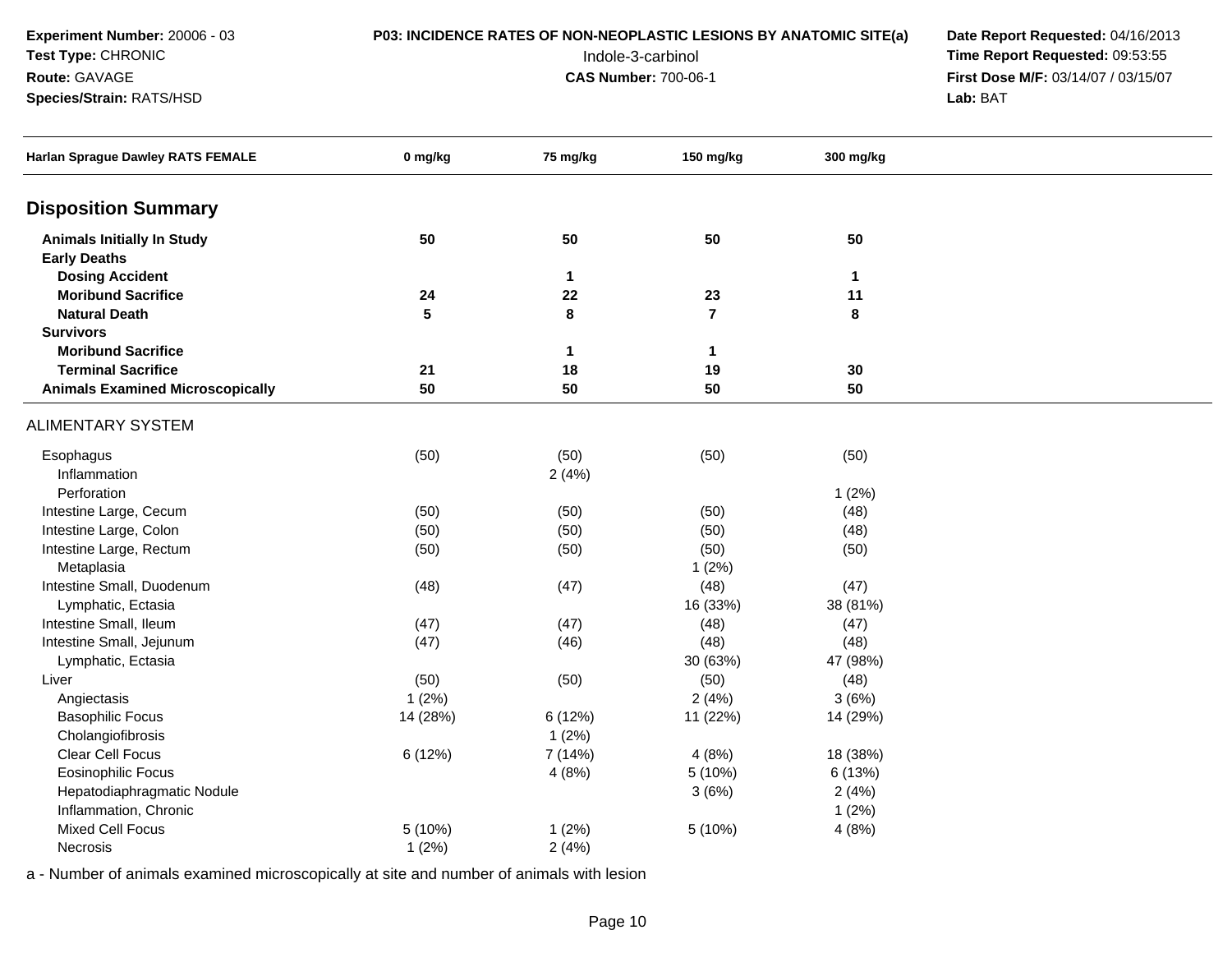**Test Type:** CHRONIC

### **Route:** GAVAGE

**Species/Strain:** RATS/HSD

**P03: INCIDENCE RATES OF NON-NEOPLASTIC LESIONS BY ANATOMIC SITE(a) Date Report Requested: 04/16/2013<br>153:55 Time Report Requested: 09:53:55**  Indole-3-carbinol **Time Report Requested:** 09:53:55 **First Dose M/F:** 03/14/07 / 03/15/07<br>**Lab:** BAT **Lab:** BAT

| <b>Harlan Sprague Dawley RATS FEMALE</b> | 0 mg/kg  | 75 mg/kg | 150 mg/kg | 300 mg/kg |  |
|------------------------------------------|----------|----------|-----------|-----------|--|
| Pigmentation                             | 1(2%)    |          |           |           |  |
| Thrombosis                               |          | 1(2%)    |           |           |  |
| Bile Duct, Cyst                          | 2(4%)    | 1(2%)    | 4(8%)     | 4(8%)     |  |
| Bile Duct, Cyst, Multiple                | 2(4%)    | 1(2%)    | 2(4%)     | 2(4%)     |  |
| Bile Duct, Hyperplasia                   | 2(4%)    |          |           |           |  |
| Centrilobular, Degeneration              |          | 1(2%)    |           |           |  |
| Mesentery                                | (0)      | (2)      | (2)       | (1)       |  |
| Artery, Inflammation, Chronic Active     |          | 1 (50%)  |           |           |  |
| Oral Mucosa                              | (50)     | (50)     | (50)      | (50)      |  |
| Hyperplasia, Squamous                    |          |          | 1(2%)     | 2(4%)     |  |
| Pancreas                                 | (50)     | (49)     | (49)      | (48)      |  |
| Acinus, Hyperplasia                      | 1(2%)    | 3(6%)    |           | 1(2%)     |  |
| Artery, Inflammation, Chronic Active     | 1(2%)    | 4(8%)    | 3(6%)     | 6 (13%)   |  |
| Salivary Glands                          | (50)     | (49)     | (48)      | (50)      |  |
| Inflammation                             | 1(2%)    |          |           |           |  |
| Stomach, Forestomach                     | (50)     | (50)     | (50)      | (49)      |  |
| Hyperplasia                              | 2(4%)    | 5 (10%)  | 7 (14%)   | 3(6%)     |  |
| Inflammation                             | 1(2%)    |          |           | 1(2%)     |  |
| Pigmentation, Melanin                    |          | 1(2%)    |           |           |  |
| Ulcer                                    | 1(2%)    |          |           |           |  |
| Stomach, Glandular                       | (50)     | (49)     | (50)      | (49)      |  |
| Erosion                                  |          |          | 1(2%)     |           |  |
| Ulcer                                    | 1(2%)    |          |           |           |  |
| Epithelium, Hyperplasia                  | 1(2%)    |          | 1(2%)     |           |  |
| Epithelium, Mineralization               |          |          | 1(2%)     |           |  |
| Tongue                                   | (1)      | (1)      | (0)       | (1)       |  |
| Cyst                                     |          |          |           | 1 (100%)  |  |
| Erosion                                  | 1 (100%) |          |           |           |  |
| Inflammation                             |          | 1 (100%) |           |           |  |
| Tooth                                    | (0)      | (1)      | (0)       | (0)       |  |
| CARDIOVASCULAR SYSTEM                    |          |          |           |           |  |
| <b>Blood Vessel</b>                      | (50)     | (50)     | (50)      | (50)      |  |
| Degeneration, Focal                      |          |          | 1(2%)     |           |  |
|                                          |          |          |           |           |  |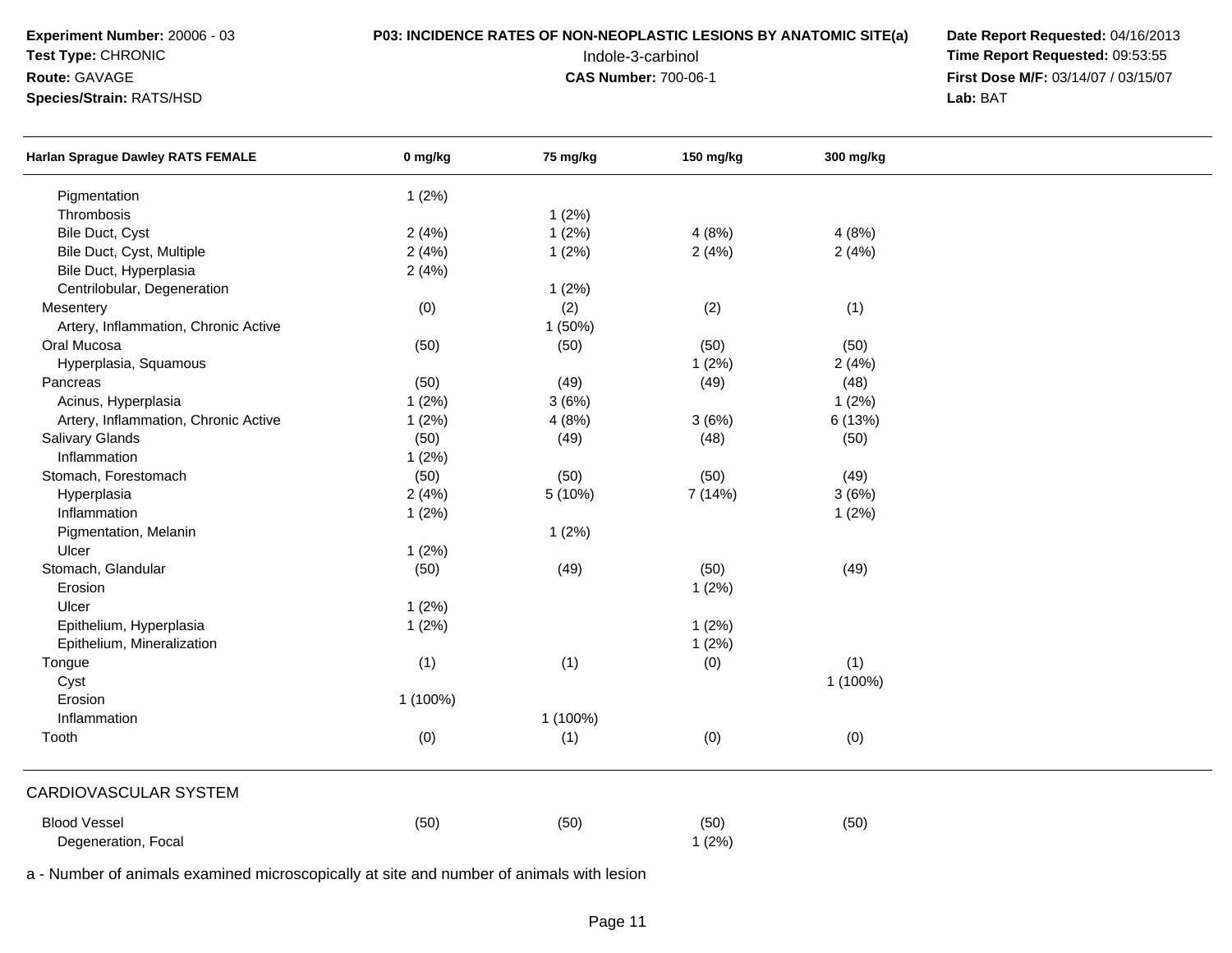|                                            |          |          | P03: INCIDENCE RATES OF NON-NEOPLASTIC LESIONS BY ANATOMIC SITE(a)<br>Indole-3-carbinol<br><b>CAS Number: 700-06-1</b> |           |  |  |  |
|--------------------------------------------|----------|----------|------------------------------------------------------------------------------------------------------------------------|-----------|--|--|--|
| <b>Harlan Sprague Dawley RATS FEMALE</b>   | 0 mg/kg  | 75 mg/kg | 150 mg/kg                                                                                                              | 300 mg/kg |  |  |  |
| Inflammation, Chronic Active<br>Thrombosis | 1(2%)    | 3(6%)    | 4(8%)<br>1(2%)                                                                                                         | 7 (14%)   |  |  |  |
| Heart                                      | (50)     | (50)     | (50)                                                                                                                   | (49)      |  |  |  |
| Cardiomyopathy                             | 24 (48%) | 24 (48%) | 24 (48%)                                                                                                               | 24 (49%)  |  |  |  |
| Atrium, Thrombosis                         |          | 1(2%)    |                                                                                                                        |           |  |  |  |
| Epicardium, Inflammation                   | 1(2%)    | 3(6%)    |                                                                                                                        | 1(2%)     |  |  |  |
| Pericardium, Inflammation                  |          |          | 2(4%)                                                                                                                  |           |  |  |  |
| <b>ENDOCRINE SYSTEM</b>                    |          |          |                                                                                                                        |           |  |  |  |
| <b>Adrenal Cortex</b>                      | (50)     | (50)     | (50)                                                                                                                   | (48)      |  |  |  |
| Degeneration, Cystic                       | 16 (32%) | 12 (24%) | 11 (22%)                                                                                                               | 15 (31%)  |  |  |  |
| Degeneration, Fatty                        | 5 (10%)  | 3(6%)    |                                                                                                                        | 1(2%)     |  |  |  |
| Hyperplasia                                | 18 (36%) | 11 (22%) | 18 (36%)                                                                                                               | 15 (31%)  |  |  |  |
| Hypertrophy                                | 1(2%)    |          |                                                                                                                        |           |  |  |  |
| Inflammation                               |          | 1(2%)    |                                                                                                                        | 1(2%)     |  |  |  |
| Necrosis                                   |          |          | 1(2%)                                                                                                                  | 1(2%)     |  |  |  |
| Thrombosis                                 |          | 1(2%)    | 1(2%)                                                                                                                  |           |  |  |  |
| Bilateral, Degeneration, Cystic            | 1(2%)    |          |                                                                                                                        |           |  |  |  |
| Adrenal Medulla                            | (50)     | (50)     | (50)                                                                                                                   | (48)      |  |  |  |
| Hyperplasia                                | 15 (30%) | 13 (26%) | 11 (22%)                                                                                                               | 12 (25%)  |  |  |  |
| Islets, Pancreatic                         | (50)     | (50)     | (50)                                                                                                                   | (50)      |  |  |  |
| Parathyroid Gland                          | (47)     | (49)     | (46)                                                                                                                   | (49)      |  |  |  |
| Hyperplasia                                |          | 2(4%)    |                                                                                                                        |           |  |  |  |
| <b>Pituitary Gland</b>                     | (50)     | (50)     | (50)                                                                                                                   | (49)      |  |  |  |
| Pars Distalis, Hyperplasia                 | 19 (38%) | 14 (28%) | 18 (36%)                                                                                                               | 24 (49%)  |  |  |  |
| <b>Thyroid Gland</b>                       | (49)     | (49)     | (48)                                                                                                                   | (47)      |  |  |  |
| C-cell, Hyperplasia                        | 7 (14%)  | 5(10%)   | 6 (13%)                                                                                                                | 5 (11%)   |  |  |  |
| Follicular Cell, Hyperplasia               | 1(2%)    |          | 1(2%)                                                                                                                  | 1(2%)     |  |  |  |
| Follicular Cell, Hypertrophy               | 27 (55%) | 23 (47%) | 24 (50%)                                                                                                               | 30 (64%)  |  |  |  |

### GENERAL BODY SYSTEM

None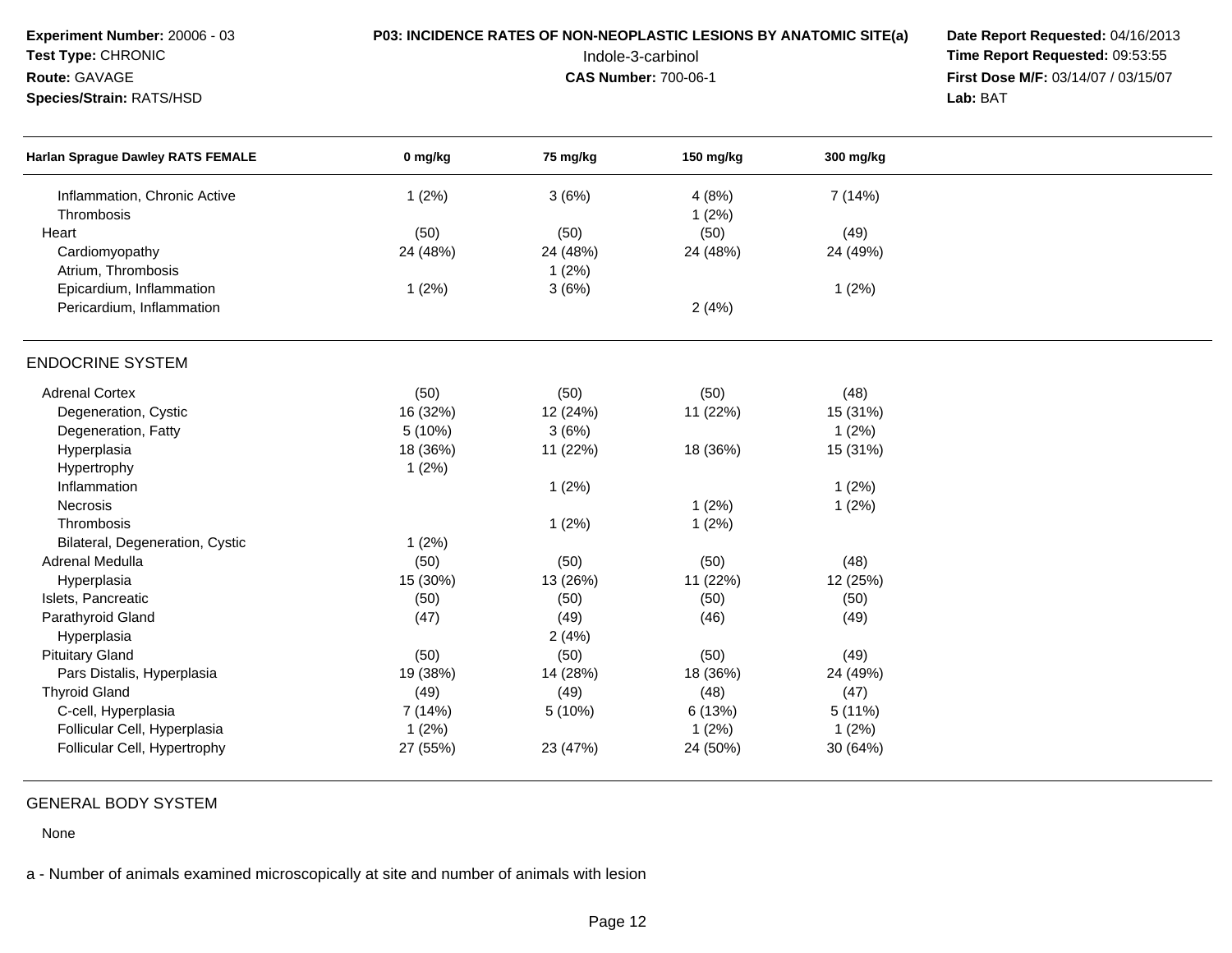## **Test Type:** CHRONIC

**Route:** GAVAGE

**Species/Strain:** RATS/HSD

# **P03: INCIDENCE RATES OF NON-NEOPLASTIC LESIONS BY ANATOMIC SITE(a) Date Report Requested: 04/16/2013<br>153:55 Time Report Requested: 09:53:55**

 Indole-3-carbinol **Time Report Requested:** 09:53:55 **First Dose M/F:** 03/14/07 / 03/15/07<br>**Lab:** BAT **Lab:** BAT

| <b>Harlan Sprague Dawley RATS FEMALE</b> | 0 mg/kg                                                                                                         | 75 mg/kg | 150 mg/kg | 300 mg/kg |  |
|------------------------------------------|-----------------------------------------------------------------------------------------------------------------|----------|-----------|-----------|--|
|                                          |                                                                                                                 |          |           |           |  |
| <b>GENITAL SYSTEM</b>                    |                                                                                                                 |          |           |           |  |
| <b>Clitoral Gland</b>                    | (50)                                                                                                            | (50)     | (50)      | (50)      |  |
| Cyst                                     | 5 (10%)                                                                                                         | 2(4%)    | 3(6%)     | 4(8%)     |  |
| Inflammation                             | 1(2%)                                                                                                           |          |           | 2(4%)     |  |
| Ovary                                    | (50)                                                                                                            | (50)     | (50)      | (49)      |  |
| Angiectasis                              |                                                                                                                 |          |           | 1(2%)     |  |
| Atrophy                                  | 40 (80%)                                                                                                        | 23 (46%) | 37 (74%)  | 30 (61%)  |  |
| Cyst                                     | 17 (34%)                                                                                                        | 13 (26%) | 16 (32%)  | 16 (33%)  |  |
| Inflammation, Acute                      |                                                                                                                 |          | 1(2%)     | 1(2%)     |  |
| Inflammation, Chronic                    |                                                                                                                 |          |           | 1(2%)     |  |
| Inflammation, Chronic Active             | 1(2%)                                                                                                           | 1(2%)    |           | 1(2%)     |  |
| Necrosis, Fibrinoid                      |                                                                                                                 |          | 1(2%)     |           |  |
| Uterus                                   | (50)                                                                                                            | (50)     | (50)      | (50)      |  |
| Cyst                                     |                                                                                                                 |          | 2(4%)     |           |  |
| Dilatation                               | 9(18%)                                                                                                          | 9(18%)   | 7(14%)    | 5 (10%)   |  |
| Inflammation, Histiocytic, Focal         | 1(2%)                                                                                                           |          |           |           |  |
| Inflammation, Acute                      | 5 (10%)                                                                                                         | 12 (24%) | 6 (12%)   | 9(18%)    |  |
| Thrombosis                               |                                                                                                                 |          | 1(2%)     | 1(2%)     |  |
| Endometrium, Hyperplasia, Cystic         | 29 (58%)                                                                                                        | 28 (56%) | 29 (58%)  | 21 (42%)  |  |
| Endometrium, Metaplasia, Squamous        | 12 (24%)                                                                                                        | 18 (36%) | 20 (40%)  | 11 (22%)  |  |
| Vagina                                   | (2)                                                                                                             | (1)      | (0)       | (2)       |  |
| <b>HEMATOPOIETIC SYSTEM</b>              |                                                                                                                 |          |           |           |  |
| <b>Bone Marrow</b>                       | (50)                                                                                                            | (50)     | (50)      | (50)      |  |
| Atrophy                                  |                                                                                                                 | 1(2%)    | 1(2%)     |           |  |
| Hyperplasia                              | 21 (42%)                                                                                                        | 20 (40%) | 23 (46%)  | 17 (34%)  |  |
| Lymph Node                               | (7)                                                                                                             | (6)      | (4)       | (3)       |  |
| Axillary, Hyperplasia, Lymphoid          |                                                                                                                 |          |           | 1 (33%)   |  |
| Iliac, Hyperplasia, Lymphoid             |                                                                                                                 | 1(17%)   |           |           |  |
| Iliac, Infiltration Cellular, Histiocyte |                                                                                                                 |          |           | 1(33%)    |  |
| Inguinal, Hemorrhage                     |                                                                                                                 | 1(17%)   |           |           |  |
| Inguinal, Hyperplasia, Lymphoid          | 1(14%)                                                                                                          |          | 1(25%)    |           |  |
| .                                        | and the state of the state of the state of the state of the state of the state of the state of the state of the |          |           |           |  |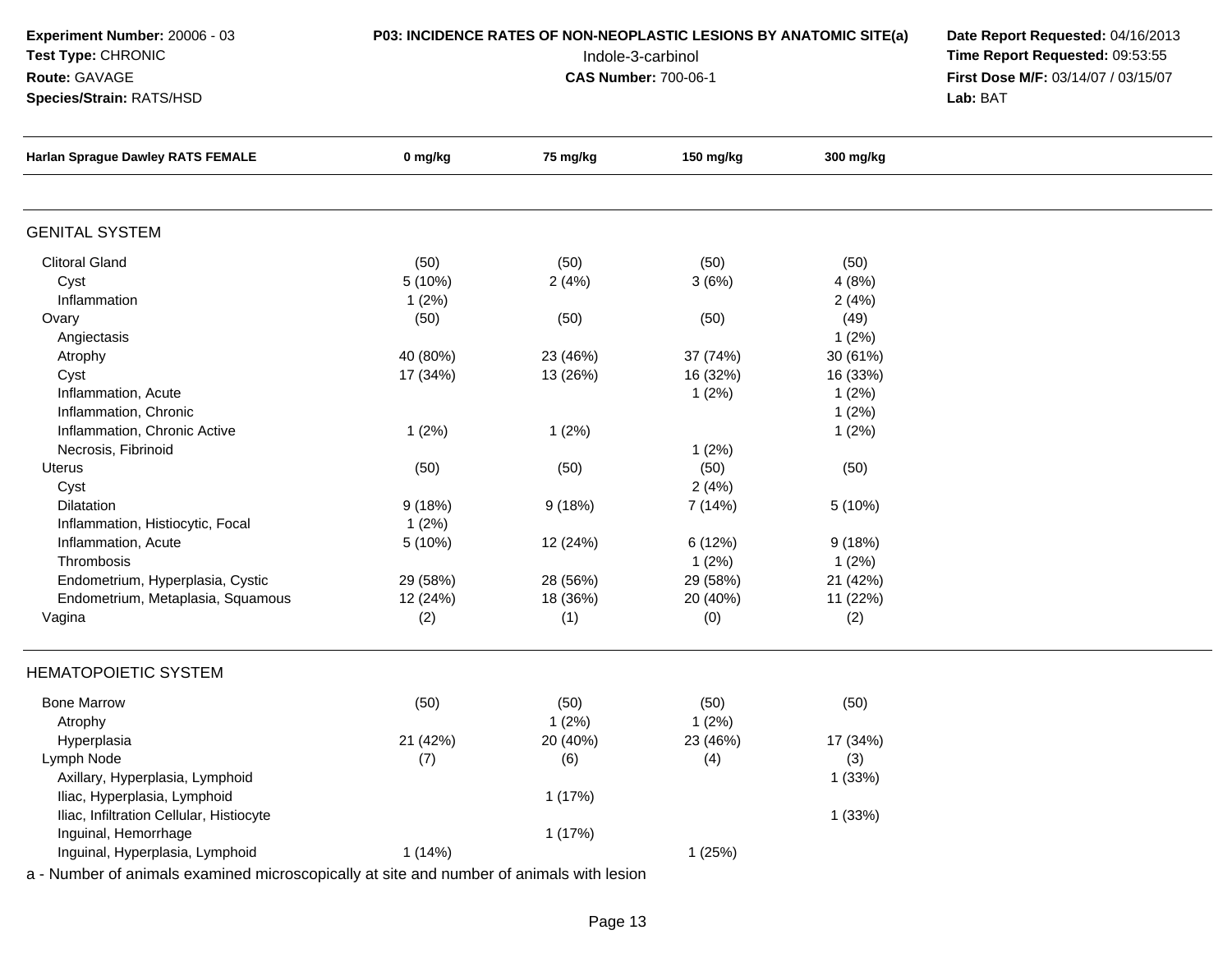### **Test Type:** CHRONIC

**Species/Strain:** RATS/HSD

**Route:** GAVAGE

# **P03: INCIDENCE RATES OF NON-NEOPLASTIC LESIONS BY ANATOMIC SITE(a) Date Report Requested: 04/16/2013<br>153:55 Time Report Requested: 09:53:55**

 Indole-3-carbinol **Time Report Requested:** 09:53:55 **First Dose M/F:** 03/14/07 / 03/15/07<br>Lab: BAT **Lab:** BAT

| <b>Harlan Sprague Dawley RATS FEMALE</b>       | 0 mg/kg  | 75 mg/kg | 150 mg/kg | 300 mg/kg |  |
|------------------------------------------------|----------|----------|-----------|-----------|--|
| Lumbar, Hemorrhage                             | 2(29%)   | 1(17%)   |           |           |  |
| Lumbar, Hyperplasia, Lymphoid                  | 1(14%)   | 1(17%)   |           |           |  |
| Lumbar, Infiltration Cellular, Histiocyte      |          | 1(17%)   | 1(25%)    |           |  |
| Mediastinal, Ectasia                           |          |          | 1(25%)    |           |  |
| Mediastinal, Hemorrhage                        | 2 (29%)  |          | 1(25%)    |           |  |
| Mediastinal, Infiltration Cellular, Histiocyte | 1(14%)   |          |           |           |  |
| Lymph Node, Mandibular                         | (50)     | (49)     | (49)      | (50)      |  |
| Lymph Node, Mesenteric                         | (50)     | (50)     | (50)      | (48)      |  |
| Hemorrhage                                     |          |          |           | 1(2%)     |  |
| Pigmentation, Hemosiderin                      | 1(2%)    |          |           |           |  |
| Lymphatic, Ectasia                             |          |          | 1(2%)     | 15 (31%)  |  |
| Spleen                                         | (50)     | (50)     | (50)      | (48)      |  |
| Hematopoietic Cell Proliferation               | 36 (72%) | 32 (64%) | 40 (80%)  | 33 (69%)  |  |
| Thymus                                         | (47)     | (50)     | (49)      | (50)      |  |
| Atrophy                                        | 38 (81%) | 31 (62%) | 34 (69%)  | 38 (76%)  |  |
| Hemorrhage                                     |          |          |           | 1(2%)     |  |
| Inflammation                                   |          | 1(2%)    | 1(2%)     |           |  |
| Epithelial Cell, Hyperplasia                   | 1(2%)    | 4(8%)    | 3(6%)     |           |  |
| <b>INTEGUMENTARY SYSTEM</b>                    |          |          |           |           |  |
| <b>Mammary Gland</b>                           | (50)     | (50)     | (50)      | (50)      |  |
| Galactocele                                    | 1(2%)    |          |           |           |  |
| Hyperplasia                                    | 8 (16%)  | 3(6%)    | 7 (14%)   | 7(14%)    |  |
| Inflammation                                   | 1(2%)    | 1(2%)    |           |           |  |
| Inflammation, Chronic                          | 1(2%)    |          |           |           |  |
| Duct, Dilatation                               | 1(2%)    |          |           |           |  |
| Skin                                           | (50)     | (50)     | (50)      | (50)      |  |
| Cyst Epithelial Inclusion                      |          | 1(2%)    |           | 1(2%)     |  |
| Fibrosis                                       |          |          |           | 1(2%)     |  |
| MUSCULOSKELETAL SYSTEM                         |          |          |           |           |  |
| <b>Bone</b>                                    | (50)     | (50)     | (50)      | (50)      |  |
| Fibrous Osteodystrophy                         |          | 1(2%)    | 1(2%)     |           |  |
| $\sim$ $\sim$ $\sim$ $\sim$                    |          | $\cdots$ |           |           |  |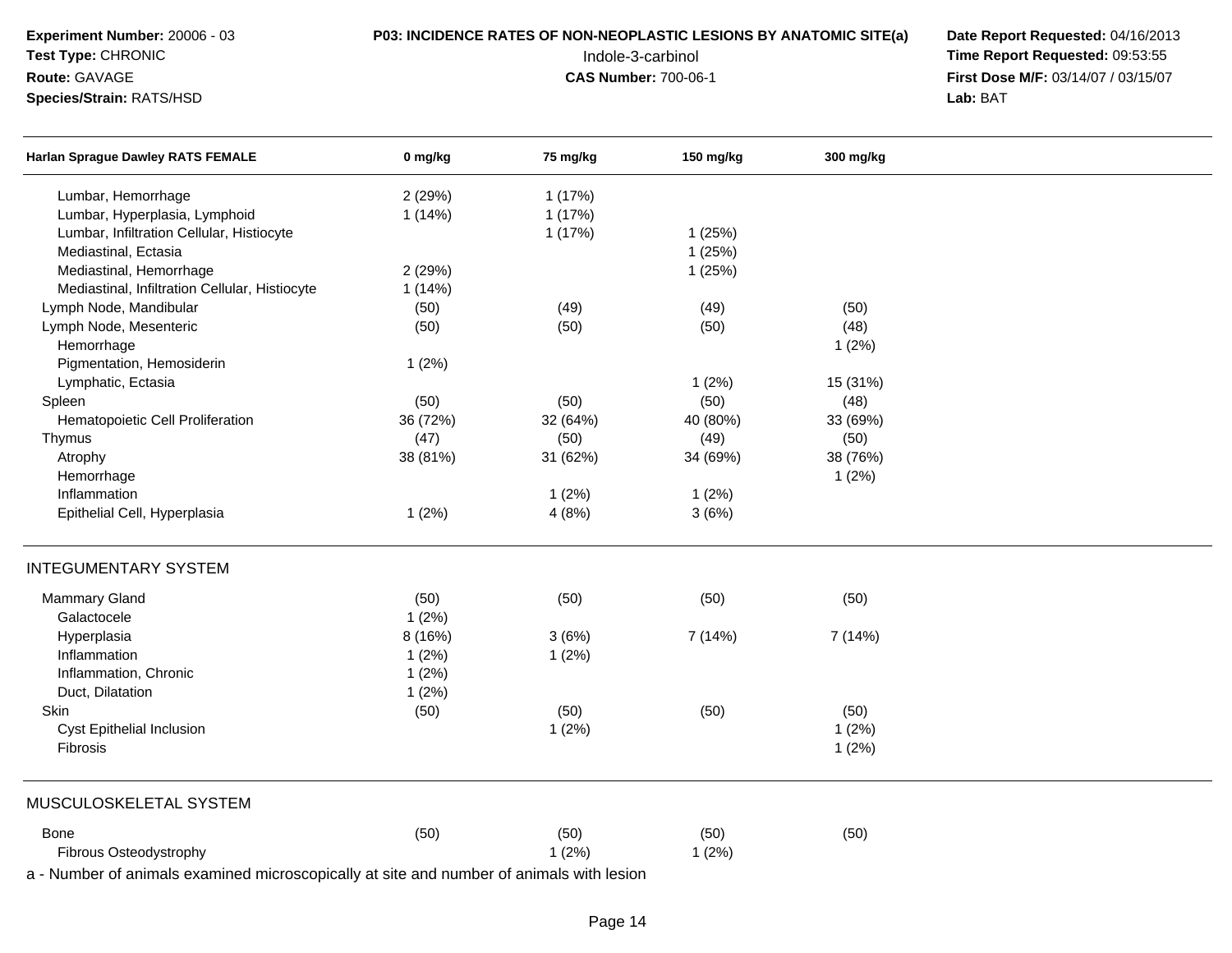| Experiment Number: 20006 - 03<br>Test Type: CHRONIC<br>Route: GAVAGE<br>Species/Strain: RATS/HSD<br>Harlan Sprague Dawley RATS FEMALE |          | P03: INCIDENCE RATES OF NON-NEOPLASTIC LESIONS BY ANATOMIC SITE(a)<br>Indole-3-carbinol<br><b>CAS Number: 700-06-1</b> | Date Report Requested: 04/16/2013<br>Time Report Requested: 09:53:55<br>First Dose M/F: 03/14/07 / 03/15/07<br>Lab: BAT |           |  |
|---------------------------------------------------------------------------------------------------------------------------------------|----------|------------------------------------------------------------------------------------------------------------------------|-------------------------------------------------------------------------------------------------------------------------|-----------|--|
|                                                                                                                                       | 0 mg/kg  | 75 mg/kg                                                                                                               | 150 mg/kg                                                                                                               | 300 mg/kg |  |
| <b>Skeletal Muscle</b><br>Degeneration                                                                                                | (1)      | (0)                                                                                                                    | (1)<br>1 (100%)                                                                                                         | (1)       |  |
| NERVOUS SYSTEM                                                                                                                        |          |                                                                                                                        |                                                                                                                         |           |  |
| <b>Brain</b>                                                                                                                          | (50)     | (50)                                                                                                                   | (50)                                                                                                                    | (50)      |  |
| Gliosis                                                                                                                               |          | 1(2%)                                                                                                                  |                                                                                                                         |           |  |
| Hemorrhage                                                                                                                            |          |                                                                                                                        |                                                                                                                         | 1(2%)     |  |
| Inflammation                                                                                                                          |          | 1(2%)                                                                                                                  |                                                                                                                         |           |  |
| Necrosis                                                                                                                              | 1(2%)    |                                                                                                                        |                                                                                                                         | 1(2%)     |  |
| Meninges, Pigmentation, Lipofuscin                                                                                                    |          | 1(2%)                                                                                                                  |                                                                                                                         |           |  |
| Peripheral Nerve                                                                                                                      | (0)      | (2)                                                                                                                    | (0)                                                                                                                     | (0)       |  |
| Spinal Cord                                                                                                                           | (0)      | (1)                                                                                                                    | (0)                                                                                                                     | (0)       |  |
| Hemorrhage                                                                                                                            |          | 1 (100%)                                                                                                               |                                                                                                                         |           |  |
| Necrosis                                                                                                                              |          | 1 (100%)                                                                                                               |                                                                                                                         |           |  |
| <b>RESPIRATORY SYSTEM</b>                                                                                                             |          |                                                                                                                        |                                                                                                                         |           |  |
| Lung                                                                                                                                  | (50)     | (50)                                                                                                                   | (50)                                                                                                                    | (49)      |  |
| Atelectasis                                                                                                                           |          | 1(2%)                                                                                                                  |                                                                                                                         |           |  |
| Foreign Body                                                                                                                          |          | 2(4%)                                                                                                                  |                                                                                                                         |           |  |
| Inflammation, Granulomatous                                                                                                           | 1(2%)    |                                                                                                                        |                                                                                                                         |           |  |
| Inflammation, Chronic                                                                                                                 | 34 (68%) | 30 (60%)                                                                                                               | 38 (76%)                                                                                                                | 35 (71%)  |  |
| Alveolar Epithelium, Hyperplasia                                                                                                      |          |                                                                                                                        |                                                                                                                         | 1(2%)     |  |
| Alveolar Epithelium, Metaplasia, Squamous                                                                                             |          |                                                                                                                        |                                                                                                                         | 1(2%)     |  |
| Alveolus, Infiltration Cellular, Histiocyte                                                                                           | 13 (26%) | 16 (32%)                                                                                                               | 11 (22%)                                                                                                                | 9(18%)    |  |
| Bronchiole, Hyperplasia                                                                                                               |          | 1(2%)                                                                                                                  | 1(2%)                                                                                                                   |           |  |
| Mediastinum, Inflammation                                                                                                             |          | 1(2%)                                                                                                                  |                                                                                                                         |           |  |
| Pleura, Inflammation, Chronic Active                                                                                                  |          | 1(2%)                                                                                                                  |                                                                                                                         |           |  |
| Nose                                                                                                                                  | (49)     | (50)                                                                                                                   | (49)                                                                                                                    | (50)      |  |
| Angiectasis                                                                                                                           |          |                                                                                                                        | 1(2%)                                                                                                                   |           |  |
| Foreign Body                                                                                                                          | 3(6%)    | 2(4%)                                                                                                                  | 3(6%)                                                                                                                   | 3(6%)     |  |
| Inflammation, Chronic Active                                                                                                          | 5(10%)   | 4(8%)                                                                                                                  | 5 (10%)                                                                                                                 | 6 (12%)   |  |
| Glands, Olfactory Epithelium, Hyperplasia                                                                                             |          | 1(2%)                                                                                                                  |                                                                                                                         |           |  |
| Olfactory Epithelium, Atrophy                                                                                                         |          |                                                                                                                        | 2(4%)                                                                                                                   | 5 (10%)   |  |